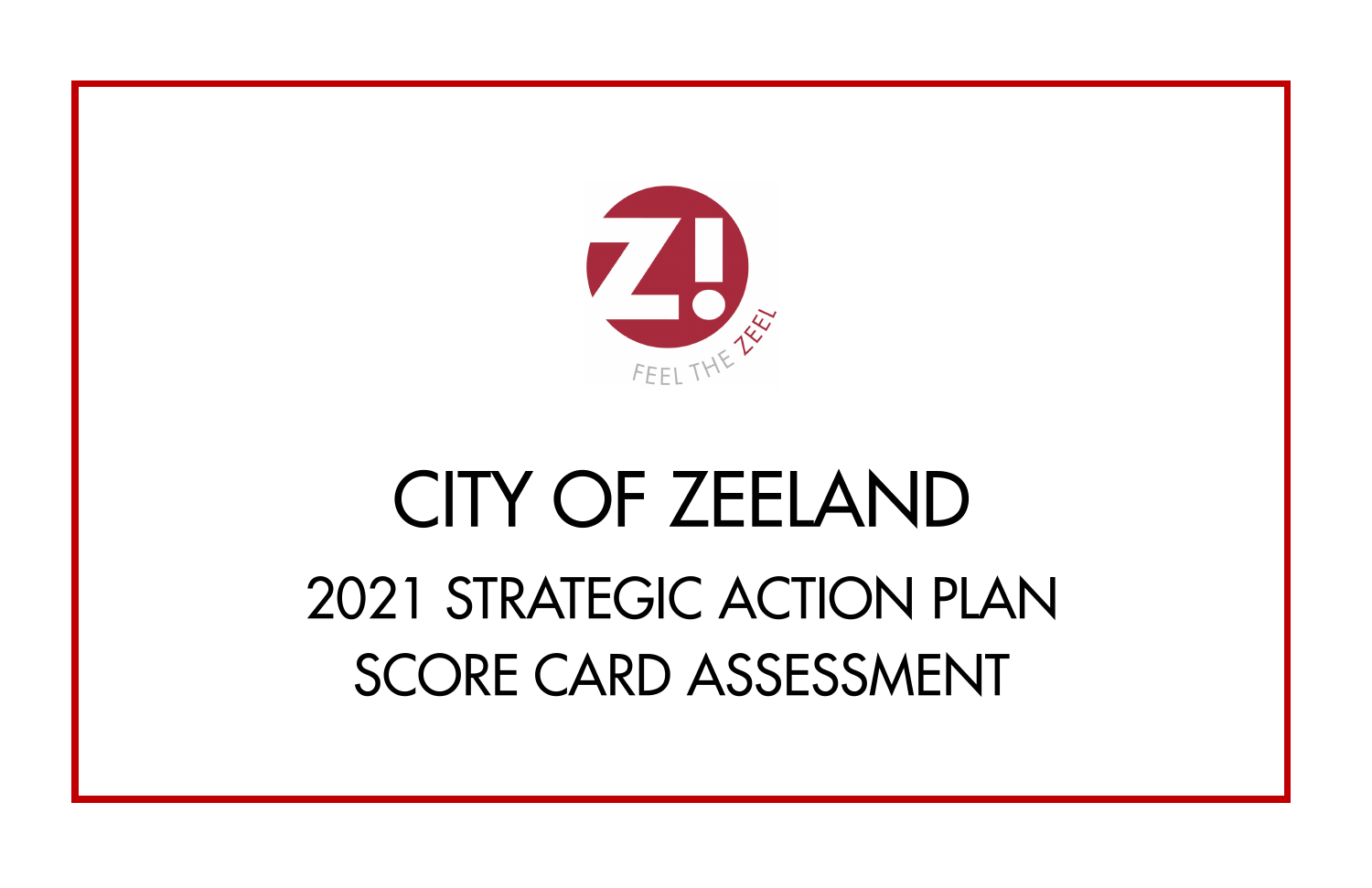| <b>Vibrant Downtown</b>              |                                                                                                                                                                                                                                                                                                                                                                          |                                                                                                                                                                                                                                                                                                                                                                                                                                                                                                                                                                                                                                                                                                          |                                                         |                 |                        |                   |                |
|--------------------------------------|--------------------------------------------------------------------------------------------------------------------------------------------------------------------------------------------------------------------------------------------------------------------------------------------------------------------------------------------------------------------------|----------------------------------------------------------------------------------------------------------------------------------------------------------------------------------------------------------------------------------------------------------------------------------------------------------------------------------------------------------------------------------------------------------------------------------------------------------------------------------------------------------------------------------------------------------------------------------------------------------------------------------------------------------------------------------------------------------|---------------------------------------------------------|-----------------|------------------------|-------------------|----------------|
|                                      |                                                                                                                                                                                                                                                                                                                                                                          |                                                                                                                                                                                                                                                                                                                                                                                                                                                                                                                                                                                                                                                                                                          | Complete/                                               |                 | <b>Not Progressing</b> | <b>Points</b>     | <b>Points</b>  |
| Downtown Passageway                  | <b>Outcome Indicator</b><br>During fiscal year 2021-2022 explore property owner's long-term plans and current tenant<br>needs to determine possibilities/timeline for downtown passageway and/or site<br>improvements.                                                                                                                                                   | <b>Indicator Assessment</b><br>The City has an accepted offer on the 135/137 East Main properties. Closing<br>will occur in January. Staff has worked with our downtown planning<br>consultants to create an RFP to redevelop these spaces, detailing the<br>equirement to include a downtown passageway. The RFP should be<br>finalized in January and approved at a January or February City Council<br>meeting. After that the RFP will be mailed to area developers. Staff has<br>casually met with four potentially interested parties and will continue to do<br>so as the RFP becomes available to the public.                                                                                    | <b>Substantial Progress</b><br>$\mathbf v$<br>$\lambda$ | <b>Progress</b> | <b>As Expected</b>     | Available<br>2.00 | Earned<br>2.00 |
| Library Alley Project                | By August 31, 2021, substantially complete the Library Alley Project including the<br>reconstruction of sidewalks and installation of snowmelt around the existing Howard Miller<br>Library/Community Center and the passageway to Main Avenue.                                                                                                                          | omplete, pending a small punch list, additional site furnishings arriving<br>pring 2022.                                                                                                                                                                                                                                                                                                                                                                                                                                                                                                                                                                                                                 | X                                                       |                 |                        | 2.00              | 2.00           |
| Parking Needs & Assessment Plan      | By June 1, 2021 determine if summer of 2021 is the most effective time to conduct a parking<br>study, based on current pandemic restrictions and level of restored downtown activity. If so,<br>authorize a professional parking study to be conducted in July 2021. If sufficient downtown<br>activity has not yet been restored, postpone the study until summer 2022. | anning to launch this study summer 2022. Staff has started to seek RFP<br>mplates from other communities to begin building our desired RFP<br>ocument. Aiming to have a consultant selected Spring 2022. Lindsey Mohr<br>has been enlisted to assist in gathering RFP templates.                                                                                                                                                                                                                                                                                                                                                                                                                         | Χ                                                       |                 |                        | 3.00              | 3.00           |
| Cherry Avenue Improvement            | By August 31, 2021, substantially complete the Cherry Avenue Improvement Project including<br>the repaving of Cherry Avenue and the installation of a snowmelt sidewalk on the northside<br>of Cherry Avenue.                                                                                                                                                            | omplete, additional site furnishing arriving spring 2022.                                                                                                                                                                                                                                                                                                                                                                                                                                                                                                                                                                                                                                                | X                                                       |                 |                        | 2.00              | 2.00           |
| Downtown Hotel                       | During fiscal year 2021-2022 explore professional market study or recruitment services for a<br>downtown hotel.                                                                                                                                                                                                                                                          | o major movement on this but staff has sought some advice from Greg<br>Iolcombe and Jennifer Owens as to how to begin.                                                                                                                                                                                                                                                                                                                                                                                                                                                                                                                                                                                   |                                                         |                 | X                      | 1.00              | 0.00           |
| Downtown Redevelopment Opportunities | Create a large parcel inventory, including contact person and intentions of future use (if<br>available), by December 2021.                                                                                                                                                                                                                                              | arge parcel database has been created. Includes location, contact<br>nformation and current use. Future uses will be added as identified.                                                                                                                                                                                                                                                                                                                                                                                                                                                                                                                                                                |                                                         |                 | Χ                      | 2.00              | 0.00           |
| Gateway Improvements at State & Main | Enlist professional assistance to design possible gateway treatmens for the SE, SW, NW<br>corners of State and Main that complement the development at 3 E. Main by December<br>2021. Approach property owners for participation by June 30, 2022.                                                                                                                       | JHLE has started sketching gateway options. Concentrated on western<br>gateway first (NE corner of State/Main) as it relates to adjoining<br>redevelopment project at that site. Shared gateway enhancement sketches<br>with developers of 3 E. Main to persuade architectural changes to their<br>proposed building. Will now focus on eastern gateway into downtown.<br>With the amount of new work we have thrown at our downtown planning<br>consultants (Sligh block visioning and 135 E. Main RFP, they have not had<br>the opportunity to produce the next phase of plans for this project. With<br>the aforementioned plans completed, they can now shift back to the<br>gateway project plans.) |                                                         | X               |                        | 2.00              | 1.00           |

## **City of Zeeland - 2021 Strategic Action Plan Score Card Assessment**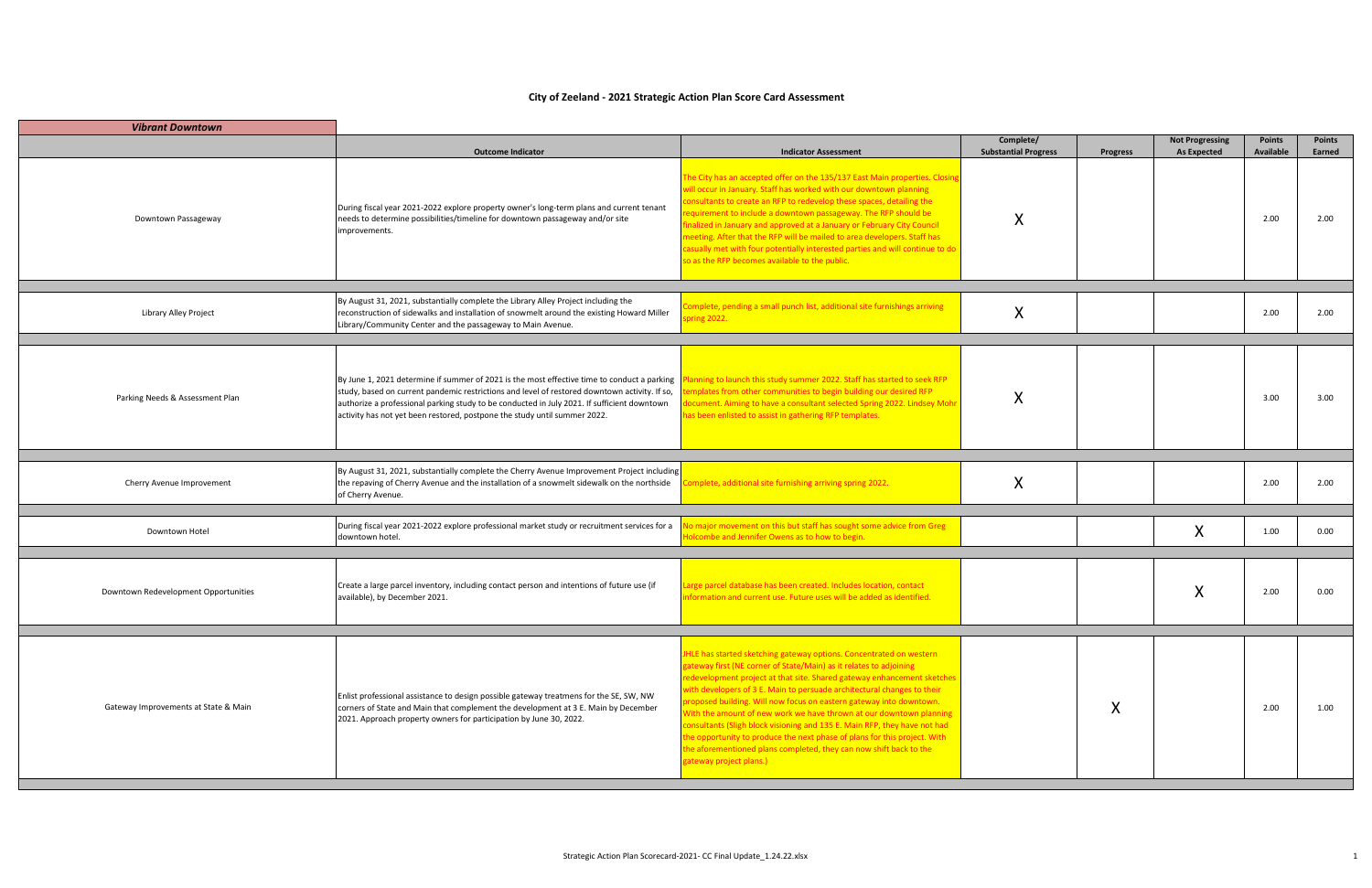|                                                   | <b>Outcome Indicator</b>                                                                                                                                                                                                                                                                                       | <b>Indicator Assessment</b>                                                                                                                                                                                                                                                                                                                                                                                                                                      | Complete/<br><b>Substantial Progress</b> | <b>Progress</b> | <b>Not Progressing</b><br><b>As Expected</b> | <b>Points</b><br>Available | <b>Points</b><br>Earned |
|---------------------------------------------------|----------------------------------------------------------------------------------------------------------------------------------------------------------------------------------------------------------------------------------------------------------------------------------------------------------------|------------------------------------------------------------------------------------------------------------------------------------------------------------------------------------------------------------------------------------------------------------------------------------------------------------------------------------------------------------------------------------------------------------------------------------------------------------------|------------------------------------------|-----------------|----------------------------------------------|----------------------------|-------------------------|
| <b>Strong, Safe &amp; Connected Neighborhoods</b> |                                                                                                                                                                                                                                                                                                                |                                                                                                                                                                                                                                                                                                                                                                                                                                                                  |                                          |                 |                                              |                            |                         |
|                                                   | <b>Outcome Indicator</b>                                                                                                                                                                                                                                                                                       | <b>Indicator Assessment</b>                                                                                                                                                                                                                                                                                                                                                                                                                                      | Complete/<br><b>Substantial Progress</b> | <b>Progress</b> | <b>Not Progressing</b><br><b>As Expected</b> | Points<br>Available        | <b>Points</b><br>Earned |
| BL-196 Crossing (Non-motorized east entrance)     | Continue discussions with potential regional partners (townships, Mac Greenway, OCP) on<br>crossing and determine a preferred location by June 30, 2022.                                                                                                                                                       | At its December 13th Technical Committee meeting, it was recommended<br>that the MACC update their work plan to include crossing corridor study of<br>L-196 from 8th Street in Holland to I-196 in Zeeland Township. This study<br>will evaluate the best crossing location(s) throughout this corridor. The<br>ntention is to have this study completed in coordination with the design<br>work for the proposed BL-196 reconstruction project slated for 2024. | Λ                                        |                 |                                              | 2.00                       | 2.00                    |
|                                                   |                                                                                                                                                                                                                                                                                                                |                                                                                                                                                                                                                                                                                                                                                                                                                                                                  |                                          |                 |                                              |                            |                         |
| Improvements to BL-196 Corridor                   | By December 31, 2021, present a finalized master plan of proposed beautification<br>improvements to the BL-196 Corridor that comply with Michigan Department of<br>Transportation (MDOT) standards.                                                                                                            | beautifcation plan was presented to City Council at its November 1st<br>neeting.                                                                                                                                                                                                                                                                                                                                                                                 |                                          |                 |                                              | 2.00                       | 2.00                    |
|                                                   |                                                                                                                                                                                                                                                                                                                |                                                                                                                                                                                                                                                                                                                                                                                                                                                                  |                                          |                 |                                              |                            |                         |
| Non-Motorized System Plan (policy decisions)      | By December 31, 2021, engage the Planning Commission/City Council in policyt discussions<br>on suggested strategies for non-motorized pathways in the Non-Motorized Pathway Plan (ie,<br>eliminating on-street parking on one-side to incorporate bike lane) with the potential of a<br>pilot project in 2022. | lanning Commission discussions have not yet occurred.                                                                                                                                                                                                                                                                                                                                                                                                            |                                          |                 | $\checkmark$<br>Λ                            | 3.00                       | 0.00                    |
|                                                   |                                                                                                                                                                                                                                                                                                                |                                                                                                                                                                                                                                                                                                                                                                                                                                                                  |                                          |                 |                                              |                            |                         |
| <b>Housing Stock Inventory</b>                    | By December 31, 2021 complete a housing stock inventory assessment of all detached<br>residential properties in the city to evaluate the condition of the city's housing stock.                                                                                                                                | Complete all housing stock has been inventoried.                                                                                                                                                                                                                                                                                                                                                                                                                 |                                          |                 |                                              | 3.00                       | 3.00                    |

| <b>Economic &amp; Community Development</b> |                                                                                                                                                                                                                                                                                                                                                      |                                                                                                                                                                                                                                                                                                                                                                |                                          |          |                                              |                     |                         |
|---------------------------------------------|------------------------------------------------------------------------------------------------------------------------------------------------------------------------------------------------------------------------------------------------------------------------------------------------------------------------------------------------------|----------------------------------------------------------------------------------------------------------------------------------------------------------------------------------------------------------------------------------------------------------------------------------------------------------------------------------------------------------------|------------------------------------------|----------|----------------------------------------------|---------------------|-------------------------|
|                                             | <b>Outcome Indicator</b>                                                                                                                                                                                                                                                                                                                             | <b>Indicator Assessment</b>                                                                                                                                                                                                                                                                                                                                    | Complete/<br><b>Substantial Progress</b> | Progress | <b>Not Progressing</b><br><b>As Expected</b> | Points<br>Available | <b>Points</b><br>Earned |
| Sligh Building                              | Work with new owner of Sligh Building to assist in the redevelopment of the property<br>through such things as an evaluation of closing Maple, use of the ZCDC lot for parking, tax<br>incentives, etc.                                                                                                                                              | omplete. The developer is seaking a conditional site plan approval at<br>lanning Commission's January 20th meeting.                                                                                                                                                                                                                                            | v<br>↗                                   |          |                                              | 6.00                | 6.00                    |
| 3 E. Main                                   | Spring 2021, present development proposal to City Council. If project scope is approved,<br>prepare negotiations and development agreement by December 2021.                                                                                                                                                                                         | This project has grown to include 9/11 E. Main. Worked with developer to<br>each price/asset negotiations for the sale of the City's parcel. Staff has<br>ubmitted revisions of the Purchase & Development Agreement to the City<br>Attorney. Upon completion, this new agreement will be shared with the<br>developer and taken to City Council for approval. |                                          | ↗        |                                              | 6.00                | 3.00                    |
| <b>Alcohol Ordinance Review</b>             | By December 31, 2021 consider amendments to the City's Alcohol Beverage Ordinance for<br>things such as the inclusion of Redevelopment Liquor Licenses and transfer-in licenses as<br>allowed licenses beyond quota licenses; and other items such as a special provisions to allow<br>Sunday sales for limited special events, or social districts. | Ordinance amendments were approved by City Council on 12/10/2021.                                                                                                                                                                                                                                                                                              | $\Lambda$                                |          |                                              | 3.00                | 3.00                    |
| Redevelopment Ready Community               | By December 31, 2021 obtain Redevelopment Ready Community Certification from the<br>MEDC.                                                                                                                                                                                                                                                            | <b>No progress.</b>                                                                                                                                                                                                                                                                                                                                            |                                          |          | $\checkmark$<br>Λ                            | 3.00                | 0.00                    |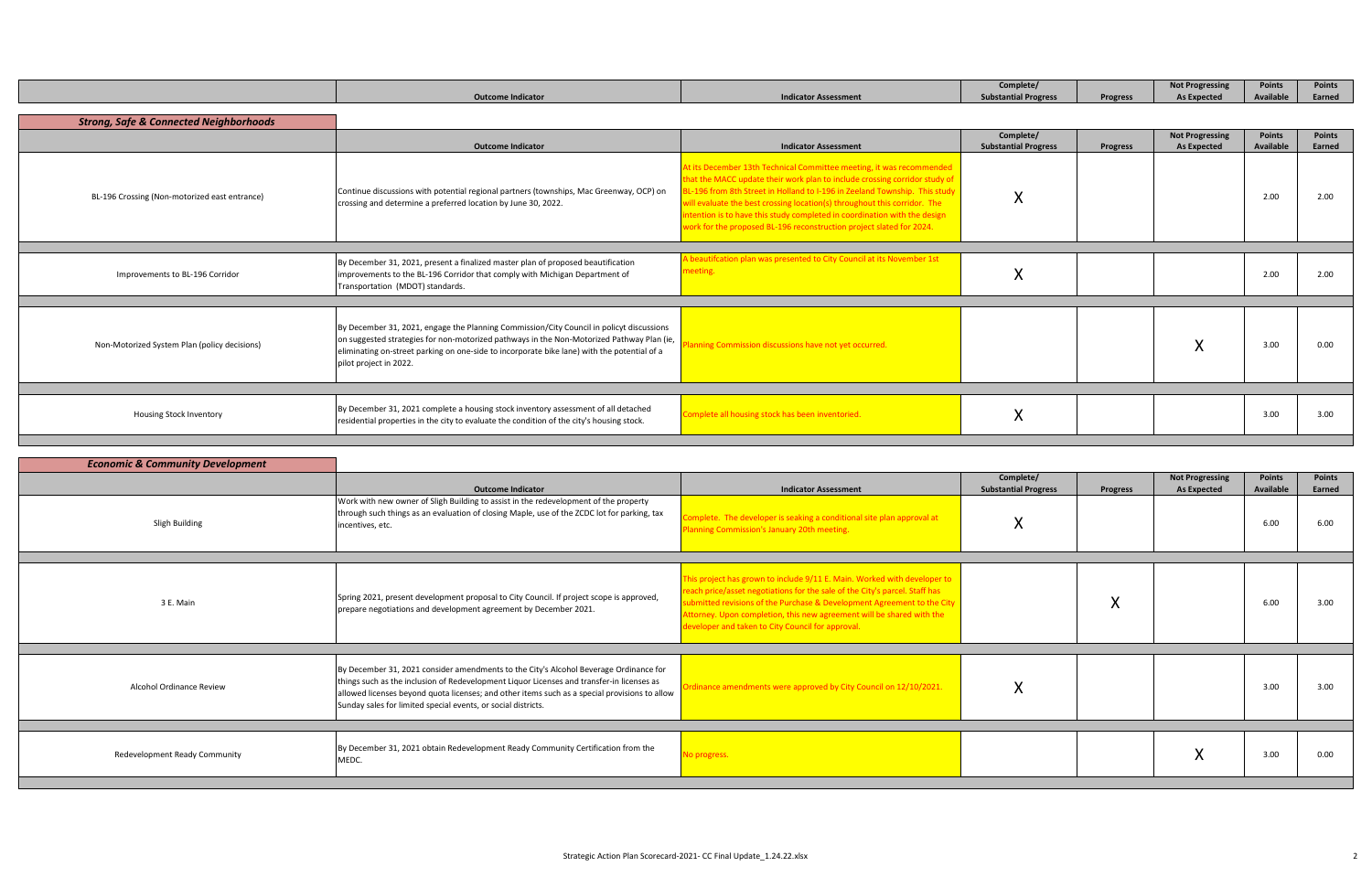|                                           | <b>Outcome Indicator</b>                                                                                                                                                                                                                                                                                                                                                                                                                                                              | <b>Indicator Assessment</b>                                                                                                                                                                                                                                                                                                                                                                                                                                                                                                               | Complete/<br><b>Substantial Progress</b> | <b>Progress</b> | <b>Not Progressing</b><br><b>As Expected</b> | <b>Points</b><br>Available | <b>Points</b><br>Earned |
|-------------------------------------------|---------------------------------------------------------------------------------------------------------------------------------------------------------------------------------------------------------------------------------------------------------------------------------------------------------------------------------------------------------------------------------------------------------------------------------------------------------------------------------------|-------------------------------------------------------------------------------------------------------------------------------------------------------------------------------------------------------------------------------------------------------------------------------------------------------------------------------------------------------------------------------------------------------------------------------------------------------------------------------------------------------------------------------------------|------------------------------------------|-----------------|----------------------------------------------|----------------------------|-------------------------|
| <b>Infrastructure &amp; City Services</b> |                                                                                                                                                                                                                                                                                                                                                                                                                                                                                       |                                                                                                                                                                                                                                                                                                                                                                                                                                                                                                                                           |                                          |                 |                                              |                            |                         |
| <b>Action Step</b>                        | <b>Outcome Indicator</b>                                                                                                                                                                                                                                                                                                                                                                                                                                                              | <b>Indicator Assessment</b>                                                                                                                                                                                                                                                                                                                                                                                                                                                                                                               | Complete/<br><b>Substantial Progress</b> | <b>Progress</b> | <b>Not Progressing</b><br><b>As Expected</b> | <b>Points</b><br>Available | <b>Points</b><br>Earned |
| Snowmelt Plan                             | Throughout 2021 complete the following snowmelt related items: 1) Adopt a snowmelt<br>system installation policy; 2) Adopt an Annual Assessment Policy for Operation and<br>Maintenance of a Snowmelt system; 3) Determine the scope and timing of the next phase of<br>snowmelt withing the City.                                                                                                                                                                                    | omplete. We have adopted both the snowmelt system installation policy<br>nd Annual Assessment Policy for Operation and Maintenance. City Counci<br>so gave approval to proceed with a snowmelt system for the sidewalks<br>long Main Avenue from State to the Community Restaurant with an<br>nticipated 2023 completion.                                                                                                                                                                                                                 | ↗                                        |                 |                                              | 6.00                       | 6.00                    |
| Fiber Throughout City                     | By December 31, 2021, participate in the Ottawa County Digital Inclusion Study and continue<br>monitoring progress in Ottawa County fiber broadband efforts. To also engage a consultant to<br>assist the city in conducting a Fiber Broadband Strategic Workshop culminating in a written<br>report to provide guidance on models and trends for the provision of municipal broadband<br>services, technology considerations, funding considerations, and partnership opportunities. | he City has partnered with Ottawa County in promotion of the Digital<br>nclusion Survey resulting in nearly 500 responses from Zeeland residents.<br>Based on responses received from Zeeland residents, approximately 36<br>ercent of respondents indicate that they have no internet or internet<br>eeds that are below broadband standards (25/3Mbps). The City/BPW has<br>igaged a consulting firm to facilitate a series of fiber broadband strategic<br>orkshops for the City's leadership and other attendees invited by the City. | $\lambda$                                |                 |                                              | 3.00                       | 3.00                    |

| <b>Culture, Parks &amp; Recreation</b> |                                                                                                                                                                                                                                                                                                                |                                                                                                                                                                                                                          |                                          |                 |                                              |                     |                         |
|----------------------------------------|----------------------------------------------------------------------------------------------------------------------------------------------------------------------------------------------------------------------------------------------------------------------------------------------------------------|--------------------------------------------------------------------------------------------------------------------------------------------------------------------------------------------------------------------------|------------------------------------------|-----------------|----------------------------------------------|---------------------|-------------------------|
| <b>Action Step</b>                     | <b>Outcome Indicator</b>                                                                                                                                                                                                                                                                                       | <b>Indicator Assessment</b>                                                                                                                                                                                              | Complete/<br><b>Substantial Progress</b> | <b>Progress</b> | <b>Not Progressing</b><br><b>As Expected</b> | Points<br>Available | <b>Points</b><br>Earned |
| Huizenga Park Phase III                | In coordination with the implementation of the Parks Master Plan, make a decision as to the<br>scope and timing of Huizenga Park Phase III.                                                                                                                                                                    | At its September meeting, the Cemetery and Parks Commission prioritized<br>he Capital Improvement Plans for the City's parks with the next phase of<br>lickleball Courts at Huizenga Park being the number one priority. |                                          |                 |                                              | 3.00                | 3.00                    |
| Parks Master Plan                      | Finalize the Parks Master Plan and submit to the State of Michigan by February of 2022. A<br>plan which includes and evaluation of items such as a dog park and restrooms at all parks and 1<br>as part of the final project contains artist renderings of future park Park/Cemetery layouts<br>and amenities. | e Parks Master Plan has been completed and submitted to the State of<br>chigan for their acceptance and approval.                                                                                                        |                                          |                 |                                              | 4.00                | 4.00                    |

| <b>Financial Sustainability</b>     |                                                                                                                                                                                                      |                                                                                                                                                                                                |                             |                 |                        |           |               |
|-------------------------------------|------------------------------------------------------------------------------------------------------------------------------------------------------------------------------------------------------|------------------------------------------------------------------------------------------------------------------------------------------------------------------------------------------------|-----------------------------|-----------------|------------------------|-----------|---------------|
|                                     |                                                                                                                                                                                                      |                                                                                                                                                                                                | Complete/                   |                 | <b>Not Progressing</b> | Points    | <b>Points</b> |
| <b>Action Step</b>                  | <b>Outcome Indicator</b>                                                                                                                                                                             | Indicator Assessment                                                                                                                                                                           | <b>Substantial Progress</b> | <b>Progress</b> | <b>As Expected</b>     | Available | Earned        |
| Long-Term Financial Plan            | By June 2021, provide City Council a report that outlines the steps that could be taken in<br>order to preserve long-term financial sustainability in the event of a loss of significant<br>revenue. | Complete. We presented this plan to City Council at its March 15, 2021<br>eeting.                                                                                                              |                             |                 |                        | 3.00      | 3.00          |
|                                     |                                                                                                                                                                                                      |                                                                                                                                                                                                |                             |                 |                        |           |               |
| Continue to be Fiscally Responsible | Adopt a Fiscal Year 2021-2022 budget, that does not increase the millage rate that ensures<br>adequate reserves per our budgetary policy and provides proper staffing for the next Fiscal<br>Year    | omplete. Our Fiscal Year 2021-2022 was adopted to not increase the<br>illage rate, ensure adequate reserves per our budgetary policy and<br>provides proper staffing for the next fiscal year. |                             |                 |                        | 2.00      | 2.00          |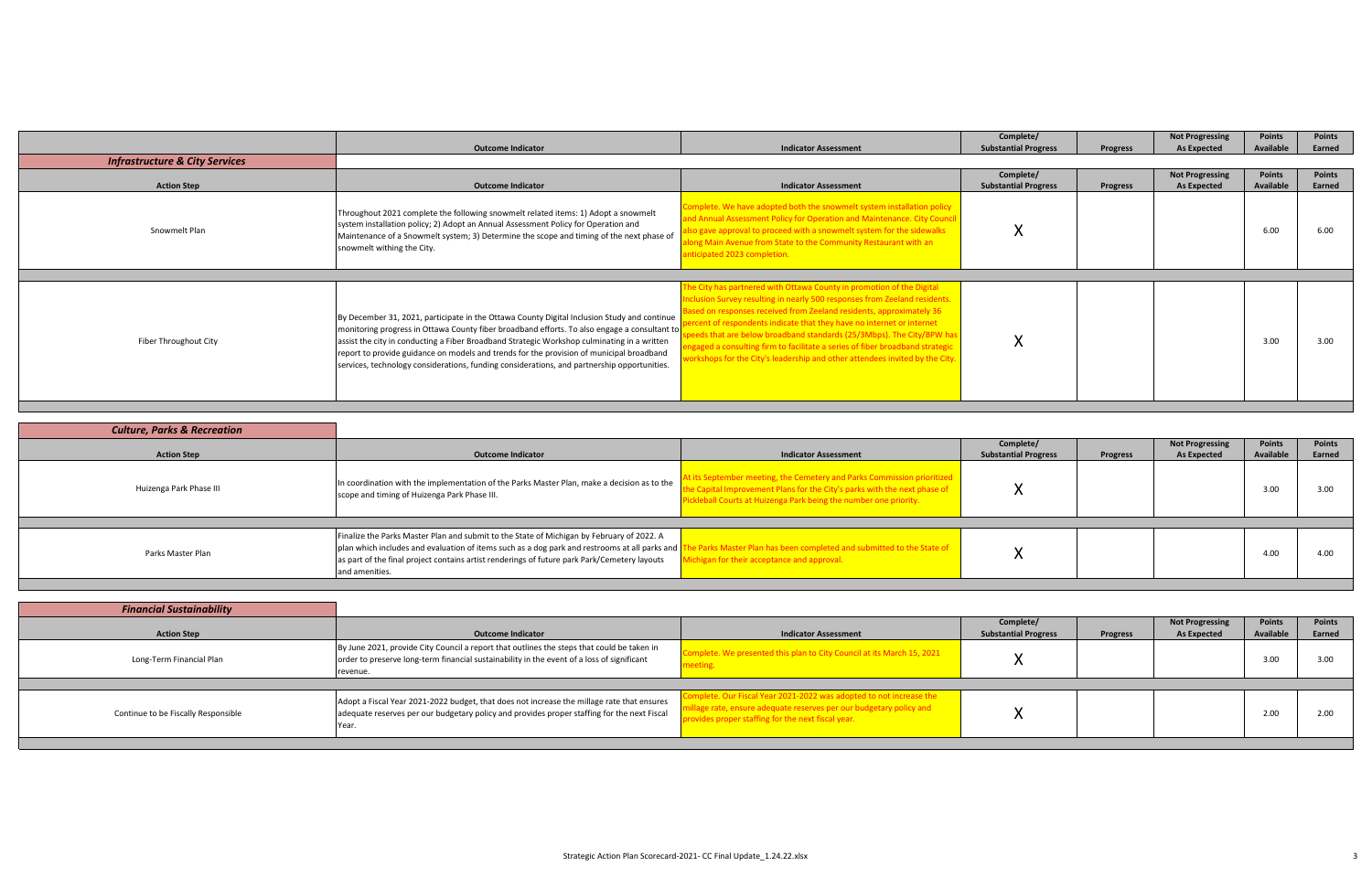|                                                        | <b>Outcome Indicator</b>                                                                                                                                                                                                                             | <b>Indicator Assessment</b>                                                                                                                     | Complete/<br><b>Substantial Progress</b> | <b>Progress</b> | <b>Not Progressing</b><br><b>As Expected</b> | <b>Points</b><br>Available | <b>Points</b><br>Earned |
|--------------------------------------------------------|------------------------------------------------------------------------------------------------------------------------------------------------------------------------------------------------------------------------------------------------------|-------------------------------------------------------------------------------------------------------------------------------------------------|------------------------------------------|-----------------|----------------------------------------------|----------------------------|-------------------------|
| <b>Organizational Culture</b>                          |                                                                                                                                                                                                                                                      |                                                                                                                                                 |                                          |                 |                                              |                            |                         |
| <b>Action Step</b>                                     | <b>Outcome Indicator</b>                                                                                                                                                                                                                             | <b>Indicator Assessment</b>                                                                                                                     | Complete/<br><b>Substantial Progress</b> | <b>Progress</b> | <b>Not Progressing</b><br><b>As Expected</b> | <b>Points</b><br>Available | <b>Points</b><br>Earned |
| Succession Plan (Public Works Operations & Facilities) | Create and implement a succession plan prior to the retirement of the Public Works<br>Operations Superintendent and Facilities Maintenance Supervisor.                                                                                               | Complete. The succession plan was implemented and the supervisors have<br>been hired.                                                           |                                          |                 |                                              | 4.00                       | 4.00                    |
| Government Alliance for Race & Equity                  | During 2021, participate with other Ottawa County Municipalities in "communities of<br>learning" around the GARE concepts to determine where the city is with its practices on race<br>and equity to better determine the next steps in the process. | Staff has participated in the LCOP throughout 2021, and is working with an<br>nternal work group to determine the next best steps for the City. |                                          |                 |                                              | 3.00                       | 3.00                    |
| Wage & Benefit Study                                   | During FY 2022, engage the services of a professional consultant to perform an analysis of<br>wages and benefits; and to evaluate the city's wage implementation practices.                                                                          | ids for this study were accepted on December 16th, and we intend to<br>award the contract at City Council's Janaury 17th meeting.               | 71                                       |                 |                                              | 4.00                       | 4.00                    |

| <b>Operational Goals</b>                        |                                                                                                                                                                                                                                   |                                                                                                                                                                                                                                                                                                                                                                                                                                                                                                                                                                                   |                                          |                 |                                              |                            |                         |
|-------------------------------------------------|-----------------------------------------------------------------------------------------------------------------------------------------------------------------------------------------------------------------------------------|-----------------------------------------------------------------------------------------------------------------------------------------------------------------------------------------------------------------------------------------------------------------------------------------------------------------------------------------------------------------------------------------------------------------------------------------------------------------------------------------------------------------------------------------------------------------------------------|------------------------------------------|-----------------|----------------------------------------------|----------------------------|-------------------------|
|                                                 | <b>Outcome Indicator</b>                                                                                                                                                                                                          | <b>Indicator Assessment</b>                                                                                                                                                                                                                                                                                                                                                                                                                                                                                                                                                       | Complete/<br><b>Substantial Progress</b> | <b>Progress</b> | <b>Not Progressing</b><br><b>As Expected</b> | <b>Points</b><br>Available | <b>Points</b><br>Earned |
| Establish IT Internal Service Fund              | Through 2021, develop accounting protocols for the newly established Information<br>Technology Internal Service Fund which adhere to Generally Accepted Accounting Principles.                                                    | complete. The fund has been established and are continuing to use it.                                                                                                                                                                                                                                                                                                                                                                                                                                                                                                             | X                                        |                 |                                              | 1.00                       | 1.00                    |
| Decision on the Elimination of Credit Card Fees | By July 2021, obtain a decision from City Council which considers the possibility of eliminating<br>the collection of credit card fees for all City transactions except for property tax payments.                                | e have not made a decision on this item.                                                                                                                                                                                                                                                                                                                                                                                                                                                                                                                                          |                                          |                 | X                                            | 1.00                       | 0.00                    |
| Policy & Procedure Revision                     | Review and revision of all policies and procedures for both the Library and the Community<br>Center (12.31.2021).                                                                                                                 | he Director and Library Advisory Board are nearly finished with the<br>evision of all policies and procedures. The final section will be brought to<br>he advisory board for consideration at its January 18, 2022 meeting.<br>Substantial progress.)                                                                                                                                                                                                                                                                                                                             |                                          | ж               |                                              | 1.00                       | 0.50                    |
| <b>Community Conversations</b>                  | Host and facilitate a minimum of 4 community conversations to glean insights on needs<br>within the area. Results from the conversations will be shared with various stakeholders<br>including Zeeland City Council (12.31.2021). | We determined it would be best to hold these community conversations in<br>person. The plan was to conduct these in the fall (after summer reading<br>program concluded). Unfortunately, that time coincided with the<br>emergence of the Delta variant of the COVID-19 virus. This is still a priority<br>for our department and we will need to determine how to forge forward in<br>a way which allows us to gain meaningful community insights while not<br>adding to the issue of record high transmission rates of the virus in our<br>area. (Not progressing as expected.) |                                          |                 | X                                            | 1.00                       | 0.00                    |
| <b>Staff Professional Development</b>           | Provide professional development to all current Library and Community Center staff in the<br>areas of Diversity, Equity and Inclusion and Implicit Bias (12.31.2021).                                                             | Staff gathered on Monday, October 11, 2021 for a professional<br>evelopment day. An expert from the Lakeshore Ethnic Diversity Alliance<br>presented two hands-on workshop sessions on diversity, equity, and<br>inclusion (DEI) principles and implicit bias. (Completed.)                                                                                                                                                                                                                                                                                                       | ∧                                        |                 |                                              | 1.00                       | 1.00                    |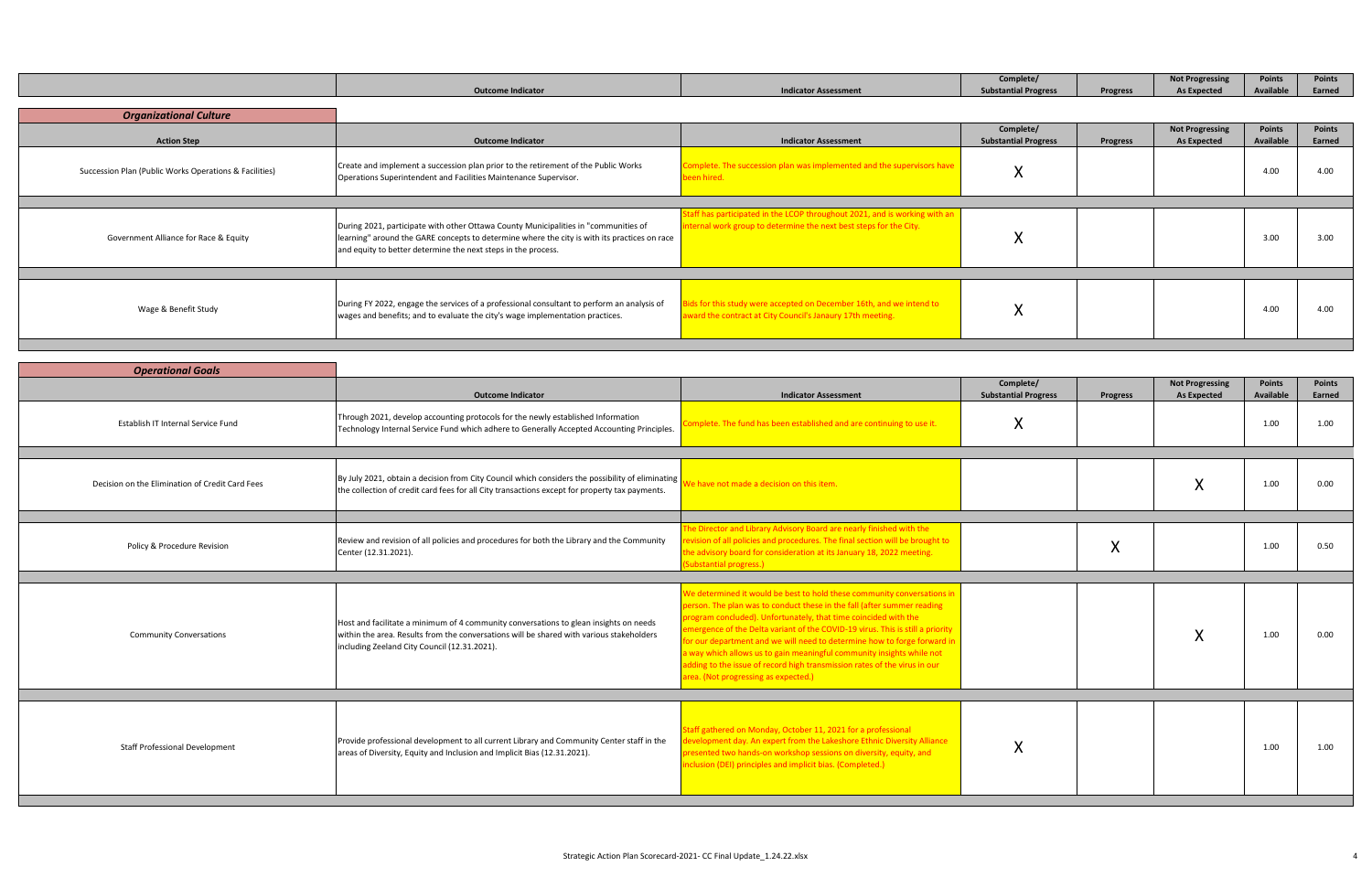|                                                                   | <b>Outcome Indicator</b>                                                                                                                                                                                                                                                                                                                                            | <b>Indicator Assessment</b>                                                                                                                                                                                                                                                                                               | Complete/<br><b>Substantial Progress</b> | <b>Progress</b> | <b>Not Progressing</b><br><b>As Expected</b> | <b>Points</b><br><b>Available</b> | <b>Points</b><br>Earned |
|-------------------------------------------------------------------|---------------------------------------------------------------------------------------------------------------------------------------------------------------------------------------------------------------------------------------------------------------------------------------------------------------------------------------------------------------------|---------------------------------------------------------------------------------------------------------------------------------------------------------------------------------------------------------------------------------------------------------------------------------------------------------------------------|------------------------------------------|-----------------|----------------------------------------------|-----------------------------------|-------------------------|
| New HRIS System                                                   | Upgrade to a dynamic HRIS (Human Resources Information System) that will handle our<br>current benefits, and programs, as well as serve us into the future.                                                                                                                                                                                                         | We have selected our vendor. We hope to bring this to City Council<br>ometime in the next few months for their approval with implementation<br>ollowing shortly after.                                                                                                                                                    |                                          | X               |                                              | 1.00                              | 0.50                    |
| Scan all FOIA Requests Received                                   | Scan all currently held FOIA requests into our document retention file and enter the details<br>into an indexing database.                                                                                                                                                                                                                                          | his project is completed. All the requests for 2021 have been scanned and<br>ve are now scanning as we receive them.                                                                                                                                                                                                      | $\mathbf v$<br>V                         |                 |                                              | 1.00                              | 1.00                    |
| Long-Range State Street & Roosevelt Lift Station Study            | Due to substantial growth, especially in the 425 ZCT Area, review the entire transmision in<br>that area to ensure that we will be able to reliably service our community on the north side.                                                                                                                                                                        | tudy has been completed. Waiting to present the results to City Council.                                                                                                                                                                                                                                                  | Χ                                        |                 |                                              | 1.00                              | 1.00                    |
| <b>New Biosolids Building</b>                                     | During construction of the new biosolids building, staff will need to work diligently to ensure<br>maximum reduction of biosolids will be maintained, excellent sommunication between the<br>contractors and the CWP staff will be imperative and forward thinking will be crucial as<br>biosolids production cannot be stopped due to normal wastewater treatment. | siosolids building has been completed and new process has been started.                                                                                                                                                                                                                                                   | X                                        |                 |                                              | 1.00                              | 1.00                    |
| <b>Police Department Accreditation</b>                            | Department accreditation requires that we record and provide documentation yearly that<br>substantiates the continuation of established policy and procedures. We will establish a<br>system for recording the requirements of our new accreditation and develop a means of<br>sharing that data with the Michigan Association of Chiefs of Police.                 | completed. We have successfully navigated migrating all of our<br>ccreditation records to the new platform. We have also completed our<br>ear-end reporting and everything is going well. This is a continual process<br>out we have completed the necessary steps to become accredited and<br>naintain that distinction. | $\lambda$                                |                 |                                              | 1.00                              | 1.00                    |
| Police Department Archive Purge                                   | Clerical staff will purge archived files to match the current COZ and State of Michigan<br>retention schedule.                                                                                                                                                                                                                                                      | Completed. We have completed the process of reviewing archived<br>documents. The documents that are no longer needed based on the state's<br>etention schedule have been removed and shredded.                                                                                                                            | Χ                                        |                 |                                              | 1.00                              | 1.00                    |
| Police Department Electronic Records Management System Transition | Last year we began the migration of RMS to an electronic system. That process was<br>delayed/postponed due to COVID. The arrest and felony reports need to be moved to the<br>electronic system. We are returning to the in-person normal schedule on March 1st and will<br>begin moving the remaining reports to the new system.                                   | Completed. We have transitioned to complete electronic records<br>ubmission.                                                                                                                                                                                                                                              | $\Lambda$                                |                 |                                              | 1.00                              | 1.00                    |
| <b>Facilities Maintenance Department Transition</b>               | For the remainder of 2020-21, provide a seamless transition to the staff and the department<br>leadership. Some things that will be included are future capital projects and the bidding<br>process, the budget process, building inventories, building cleaning procedures and the<br>operation and maintenance of the mechanical and energy management systems.   | supervisor has been nired and the transition has been made.                                                                                                                                                                                                                                                               | Χ                                        |                 |                                              | 1.00                              | 1.00                    |
| <b>HVAC Preventive Maintenance</b>                                | HVAC preventive maintenance will be scheduled in late May or in June so the new leadership<br>can learn what is involved.                                                                                                                                                                                                                                           | reventative maintenance has been completed with new leadership.                                                                                                                                                                                                                                                           | Χ                                        |                 |                                              | 1.00                              | 1.00                    |
| <b>Community Risk Reduction</b>                                   | By the end of 2021, Zeeland Fire Rescue (ZFR) will distribute fire prevention materials to all<br>residents within the City.                                                                                                                                                                                                                                        | ompleted. Multiple rounds of fire prevention material distributed, we are<br>lanning to send more throughout the remainder of the year.                                                                                                                                                                                   | Χ                                        |                 |                                              | 1.00                              | 1.00                    |
| <b>Records Management</b>                                         | ZFR will build-out the business occupancy records component of our records management<br>system (RMS).                                                                                                                                                                                                                                                              | Completed. Submitted to ImageTrend for uploading.                                                                                                                                                                                                                                                                         | Χ                                        |                 |                                              | 1.00                              | 1.00                    |
| <b>Strategic Planning</b>                                         | By the end of 2021, ZFR will evaluate our mission statement, values, goals and objectives,<br>review the 2020 ISO report, assess NFPA standards compared to department statistics, and<br>begin developing a plan for long-term sustainability.                                                                                                                     | ompleted. Will continue to wok on planning.                                                                                                                                                                                                                                                                               | Χ                                        |                 |                                              | 1.00                              | 1.00                    |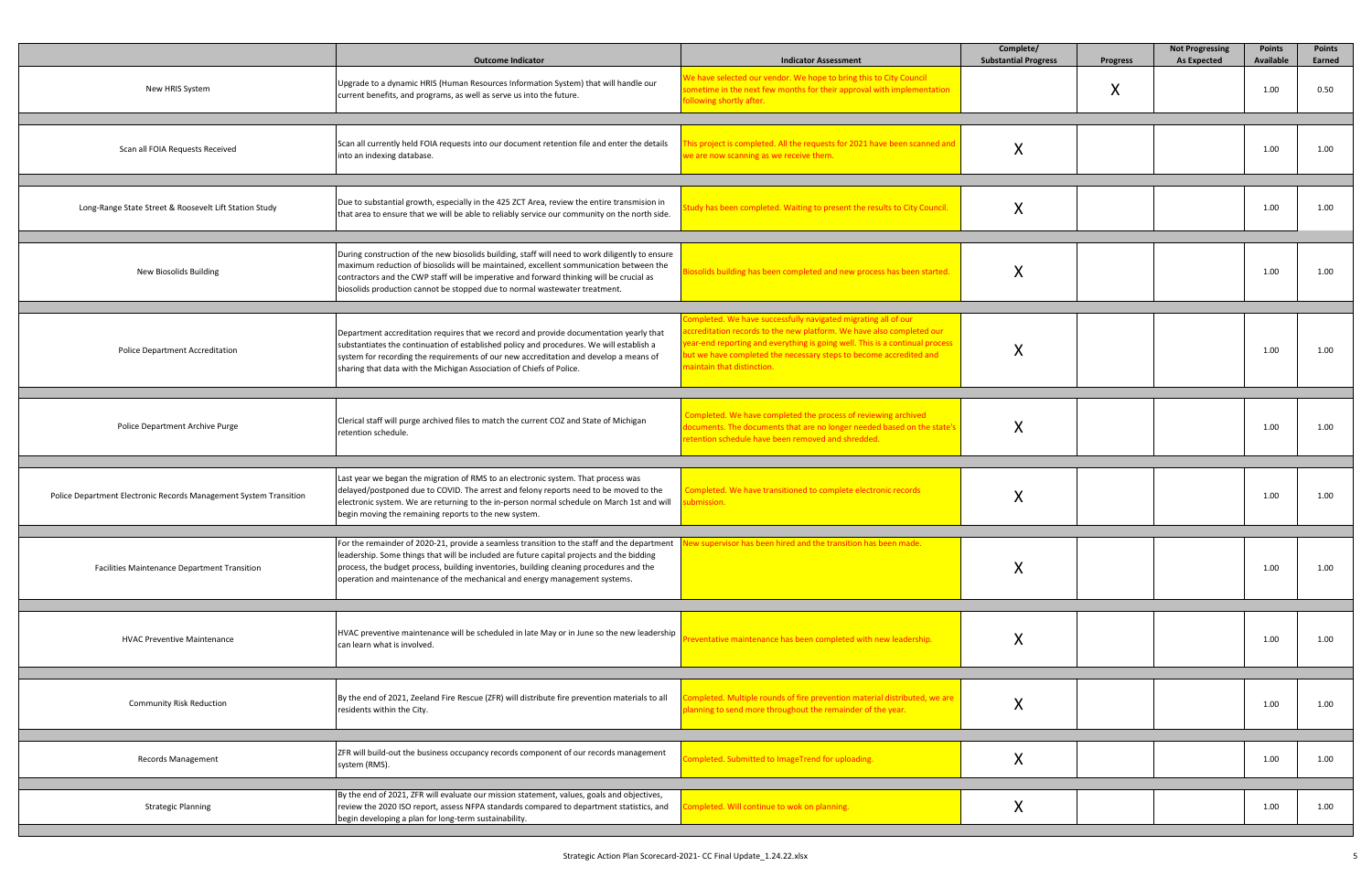|                                                | <b>Outcome Indicator</b>                                                                                                                                                                     | <b>Indicator Assessment</b>                                                                                                                                                                                                                                                                                  | Complete/<br><b>Substantial Progress</b> | <b>Progress</b> | <b>Not Progressing</b><br><b>As Expected</b> | Points<br>Available | <b>Points</b><br>Earned |
|------------------------------------------------|----------------------------------------------------------------------------------------------------------------------------------------------------------------------------------------------|--------------------------------------------------------------------------------------------------------------------------------------------------------------------------------------------------------------------------------------------------------------------------------------------------------------|------------------------------------------|-----------------|----------------------------------------------|---------------------|-------------------------|
| Marketing Design Classes/Software              | Pursue graphic design classes and software to equip the Marketing Department to handle<br>additional projects inhouse.                                                                       | lo progress.                                                                                                                                                                                                                                                                                                 |                                          |                 | X                                            | 1.00                | 1.00                    |
|                                                |                                                                                                                                                                                              |                                                                                                                                                                                                                                                                                                              |                                          |                 |                                              |                     |                         |
| <b>Zeeland Festivals</b>                       | Assist Zeeland Festivals in replacing their Program Director and explore succession planning<br>for the organization.                                                                        | eeland Festivals has completed the contract with the Interim Director. An<br>updated job description for a new Director has been created and posted. A<br>number of applications have been received. The Zeeland Festivals Board<br>will review applications and schedule interview in January and February. | X                                        |                 |                                              | 1.00                | 1.00                    |
|                                                |                                                                                                                                                                                              |                                                                                                                                                                                                                                                                                                              |                                          |                 |                                              |                     |                         |
| <b>Community Development Application Forms</b> | By December 31, 2021 convert all Community Development Department related applications<br>to be fillable PDF forms and place them online for use by residents and contractors.               | omplete                                                                                                                                                                                                                                                                                                      | X                                        |                 |                                              | 1.00                | 1.00                    |
|                                                |                                                                                                                                                                                              |                                                                                                                                                                                                                                                                                                              |                                          |                 |                                              |                     |                         |
| Update City Stormwater Ordinance               | Update the city stormwater ordinance to bring it into compliance with the requirements of<br>the new County MS4 permit.                                                                      | omplete. Ordinance adopted 9/20/2021.                                                                                                                                                                                                                                                                        | X                                        |                 |                                              | 1.00                | 1.00                    |
|                                                |                                                                                                                                                                                              |                                                                                                                                                                                                                                                                                                              |                                          |                 |                                              |                     |                         |
| Personal Property Records Requirements, Purge  | Renew the State of Michigan's record retention requirements, and then assess the city's<br>personal property records to relocate and purge records in compliance with state<br>requirements. | complete                                                                                                                                                                                                                                                                                                     | Χ                                        |                 |                                              | 1.00                | 1.00                    |
|                                                |                                                                                                                                                                                              |                                                                                                                                                                                                                                                                                                              |                                          |                 |                                              |                     |                         |
| <b>Felch Street Cemetery Operations</b>        | Establish rules and regulations for cemetery operations by July 1, 2021.                                                                                                                     | ules and Regulations were established by July 1, and the cemetery is<br>perational.                                                                                                                                                                                                                          | Χ                                        |                 |                                              | 1.00                | 1.00                    |
|                                                |                                                                                                                                                                                              |                                                                                                                                                                                                                                                                                                              |                                          |                 |                                              |                     |                         |
| Felch Street Cemetery Facility                 | Make a decision on building an on-site maintenance facility by the end of 2021.                                                                                                              | lo progress on this item.                                                                                                                                                                                                                                                                                    |                                          |                 | X                                            | 1.00                | 0.00                    |
| <b>State Street Traffic Study</b>              | Conduct a traffic study regarding signal timing on State Street by the end of 2021.                                                                                                          | tudy has been completed. Results will be presented in early 2022.                                                                                                                                                                                                                                            | X                                        |                 |                                              | 1.00                | 1.00                    |
|                                                |                                                                                                                                                                                              |                                                                                                                                                                                                                                                                                                              |                                          |                 |                                              |                     |                         |
|                                                |                                                                                                                                                                                              | T Director hired and started on 6.28.21                                                                                                                                                                                                                                                                      |                                          |                 |                                              |                     |                         |
| Information Technology Department              | Hire IT Director and have IT Dept. implemented by July 1, 2021.                                                                                                                              |                                                                                                                                                                                                                                                                                                              | X                                        |                 |                                              | 0.50                | 0.50                    |
|                                                |                                                                                                                                                                                              |                                                                                                                                                                                                                                                                                                              |                                          |                 |                                              |                     |                         |
| <b>COVID-19 Mitigation Measures</b>            | Continue to implement appropriate COVID-19 organizational mitigation measures through<br>2021.                                                                                               | COVID-19 organizational mitigation measures have considered throughout<br>021.                                                                                                                                                                                                                               | X                                        |                 |                                              | 0.50                | 0.50                    |
|                                                |                                                                                                                                                                                              |                                                                                                                                                                                                                                                                                                              |                                          |                 |                                              |                     |                         |